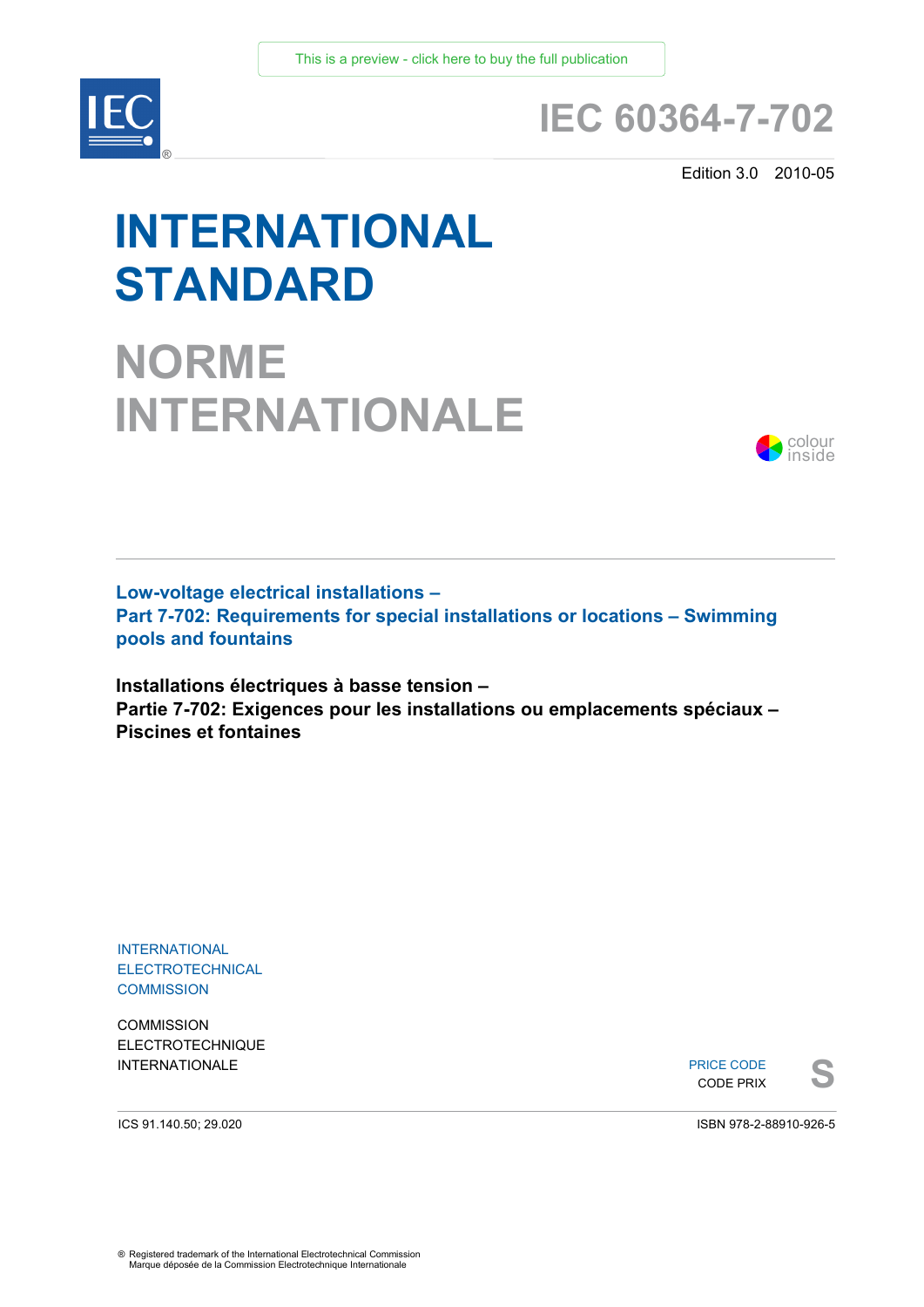– 2 – 60364-7-702 © IEC:2010

## **CONTENTS**

| 702                                                                          |  |                                                                                         |  |  |  |  |
|------------------------------------------------------------------------------|--|-----------------------------------------------------------------------------------------|--|--|--|--|
|                                                                              |  |                                                                                         |  |  |  |  |
|                                                                              |  |                                                                                         |  |  |  |  |
|                                                                              |  |                                                                                         |  |  |  |  |
|                                                                              |  |                                                                                         |  |  |  |  |
|                                                                              |  |                                                                                         |  |  |  |  |
|                                                                              |  |                                                                                         |  |  |  |  |
|                                                                              |  |                                                                                         |  |  |  |  |
|                                                                              |  |                                                                                         |  |  |  |  |
|                                                                              |  | Figure A.702.1 - Zone dimensions for swimming pools and paddling pools (side view)15    |  |  |  |  |
| Figure A.702.2 – Zone dimensions for basin above ground level (side view) 16 |  |                                                                                         |  |  |  |  |
|                                                                              |  | Figure A.702.3 – Examples of zone dimensions (top view) with fixed partitions of height |  |  |  |  |
|                                                                              |  | Figure A.702.4 – Example of determination of the zones of a fountain (side view)  18    |  |  |  |  |
|                                                                              |  |                                                                                         |  |  |  |  |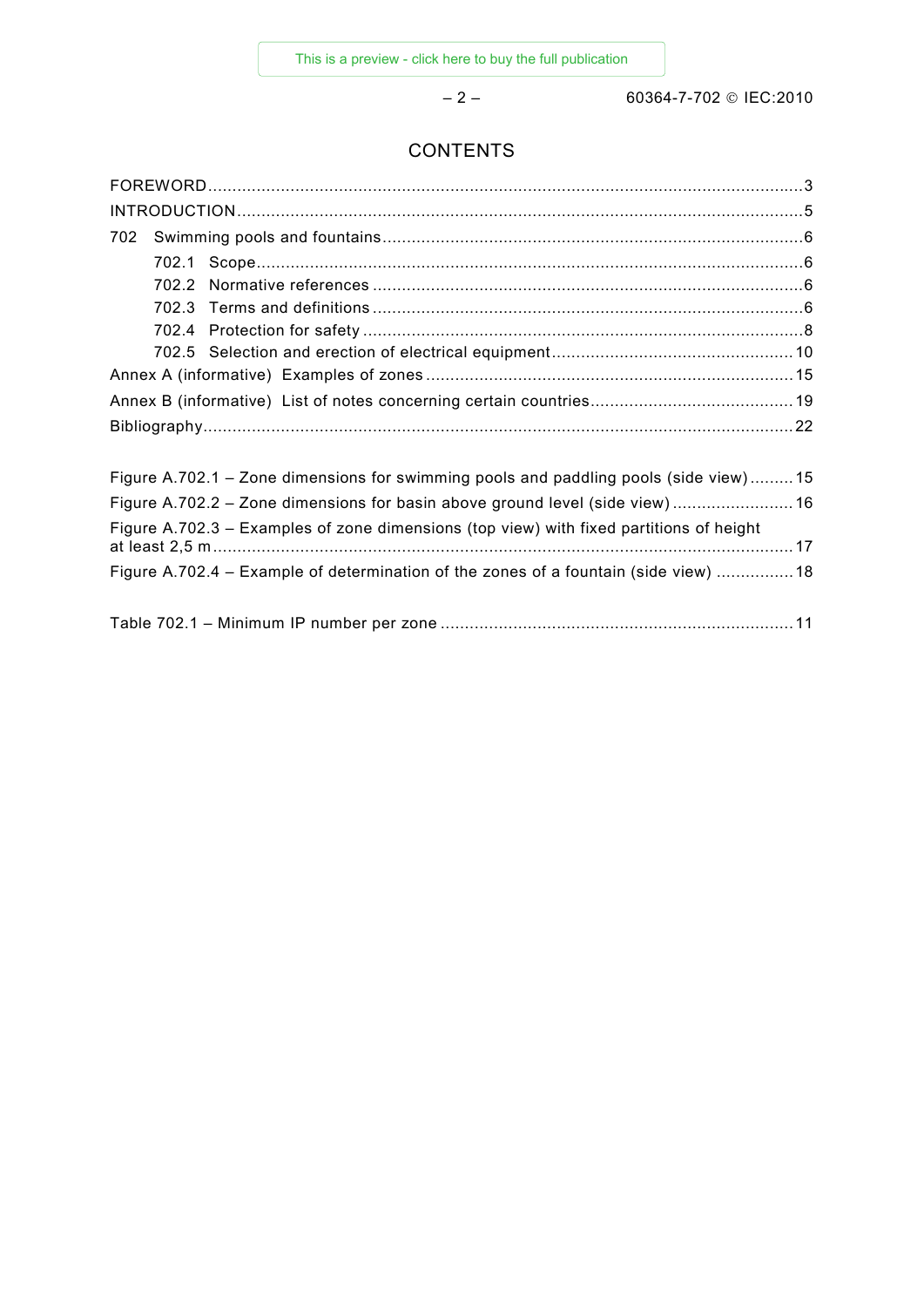<span id="page-2-0"></span> $60364 - 7 - 702 \odot 15 = 0.3 - 3$ 

## NTERNATIONAL ELECTROTECHNICAL COMMISSION  $\frac{1}{2}$  ,  $\frac{1}{2}$  ,  $\frac{1}{2}$  ,  $\frac{1}{2}$  ,  $\frac{1}{2}$  ,  $\frac{1}{2}$

## **LOW-VOLTAGE ELECTRICAL INSTALLATIONS –**

## **Part 7-702: Requirements for special installations or locations – Swimming pools and fountains**

## FOREWORD

- 1) The International Electrotechnical Commission (IEC) is a worldwide organization for standardization comprising all national electrotechnical committees (IEC National Committees). The object of IEC is to promote international co-operation on all questions concerning standardization in the electrical and electronic fields. To this end and in addition to other activities, IEC publishes International Standards, Technical Specifications, Technical Reports, Publicly Available Specifications (PAS) and Guides (hereafter referred to as "IEC Publication(s)"). Their preparation is entrusted to technical committees; any IEC National Committee interested in the subject dealt with may participate in this preparatory work. International, governmental and nongovernmental organizations liaising with the IEC also participate in this preparation. IEC collaborates closely with the International Organization for Standardization (ISO) in accordance with conditions determined by agreement between the two organizations.
- 2) The formal decisions or agreements of IEC on technical matters express, as nearly as possible, an international consensus of opinion on the relevant subjects since each technical committee has representation from all interested IEC National Committees.
- 3) IEC Publications have the form of recommendations for international use and are accepted by IEC National Committees in that sense. While all reasonable efforts are made to ensure that the technical content of IEC Publications is accurate, IEC cannot be held responsible for the way in which they are used or for any misinterpretation by any end user.
- 4) In order to promote international uniformity, IEC National Committees undertake to apply IEC Publications transparently to the maximum extent possible in their national and regional publications. Any divergence between any IEC Publication and the corresponding national or regional publication shall be clearly indicated in the latter.
- 5) IEC itself does not provide any attestation of conformity. Independent certification bodies provide conformity assessment services and, in some areas, access to IEC marks of conformity. IEC is not responsible for any services carried out by independent certification bodies.
- 6) All users should ensure that they have the latest edition of this publication.
- 7) No liability shall attach to IEC or its directors, employees, servants or agents including individual experts and members of its technical committees and IEC National Committees for any personal injury, property damage or other damage of any nature whatsoever, whether direct or indirect, or for costs (including legal fees) and expenses arising out of the publication, use of, or reliance upon, this IEC Publication or any other IEC Publications.
- 8) Attention is drawn to the Normative references cited in this publication. Use of the referenced publications is indispensable for the correct application of this publication.
- 9) Attention is drawn to the possibility that some of the elements of this IEC Publication may be the subject of patent rights. IEC shall not be held responsible for identifying any or all such patent rights.

International Standard IEC 60364-7-702 has been prepared by IEC technical committee 64: Electrical installations and protection against electric shock.

This third edition cancels and replaces the second edition published in 1997 and constitutes a technical revision.

The main changes with respect to the previous edition are as follows:

- the scope has been improved, including natural areas in natural waters;
- the description of zones has been improved;
- all figures have been updated.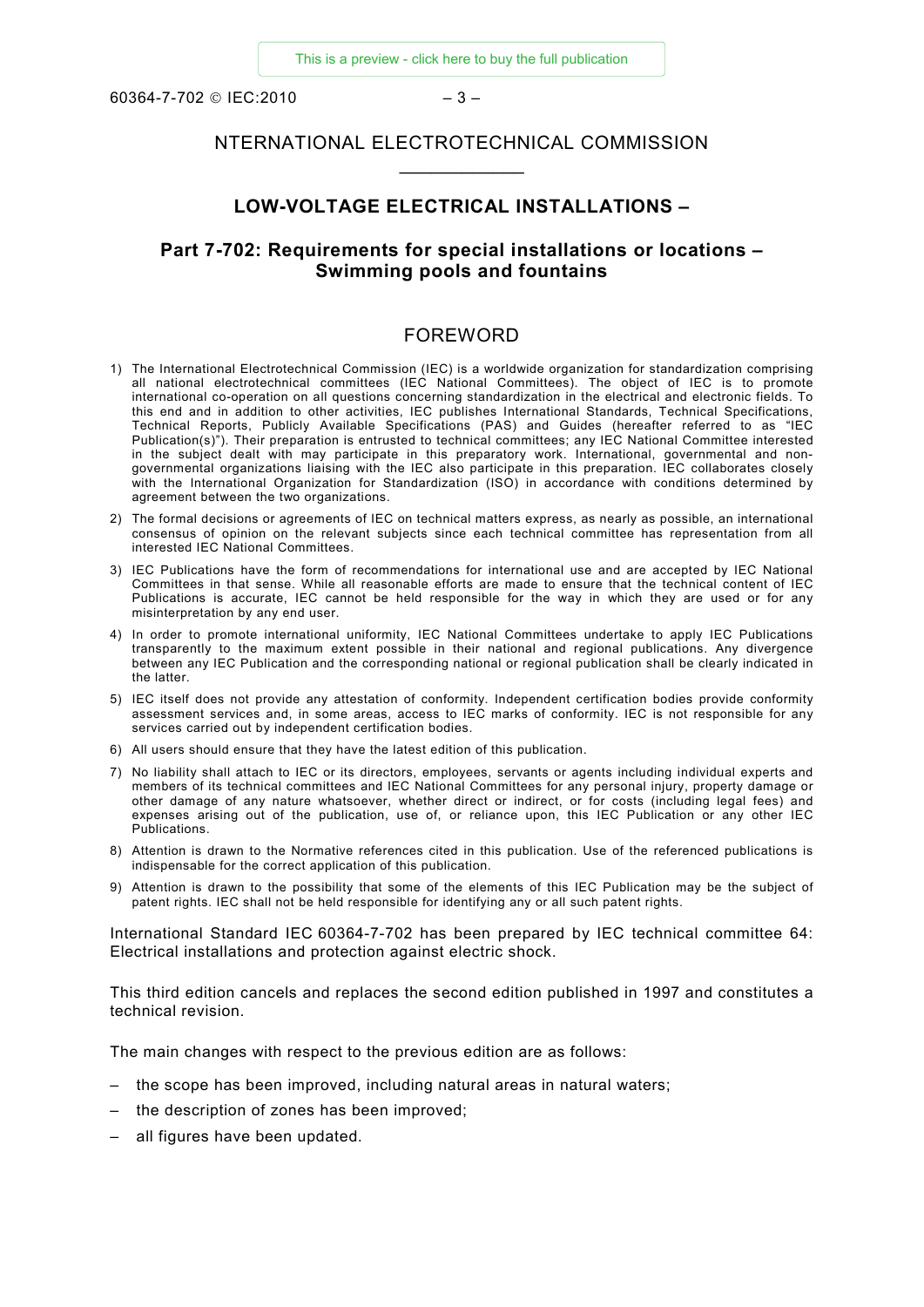$-4 - 60364 - 7 - 702 \odot 12010$ 

The text of this standard is based on the following documents:

| <b>FDIS</b>  | Report on voting |
|--------------|------------------|
| 64/1724/FDIS | 64/1728/RVD      |

Full information on the voting for the approval of this standard can be found in the report on voting indicated in the above table.

This publication has been drafted in accordance with the ISO/IEC Directives, Part 2.

The reader's attention is drawn to the fact that Annex B lists all of the "in-some-country" clauses on differing practices of a less permanent nature relating to the subject of this standard.

A list of all parts in the IEC 60364 series, under the general title *Low-voltage electrical installations*, can be found on the IEC website.

Future standards in this series will carry the new general title as cited above. Titles of existing standards in this series will be updated at the time of the next edition.

The committee has decided that the contents of this publication will remain unchanged until the stability date indicated on the IEC web site under "http://webstore.iec.ch" in the data related to the specific publication. At this date, the publication will be

- reconfirmed.
- withdrawn.
- replaced by a revised edition, or
- amended.

**IMPORTANT – The 'colour inside' logo on the cover page of this publication indicates that it contains colours which are considered to be useful for the correct understanding of its contents. Users should therefore print this document using a colour printer.**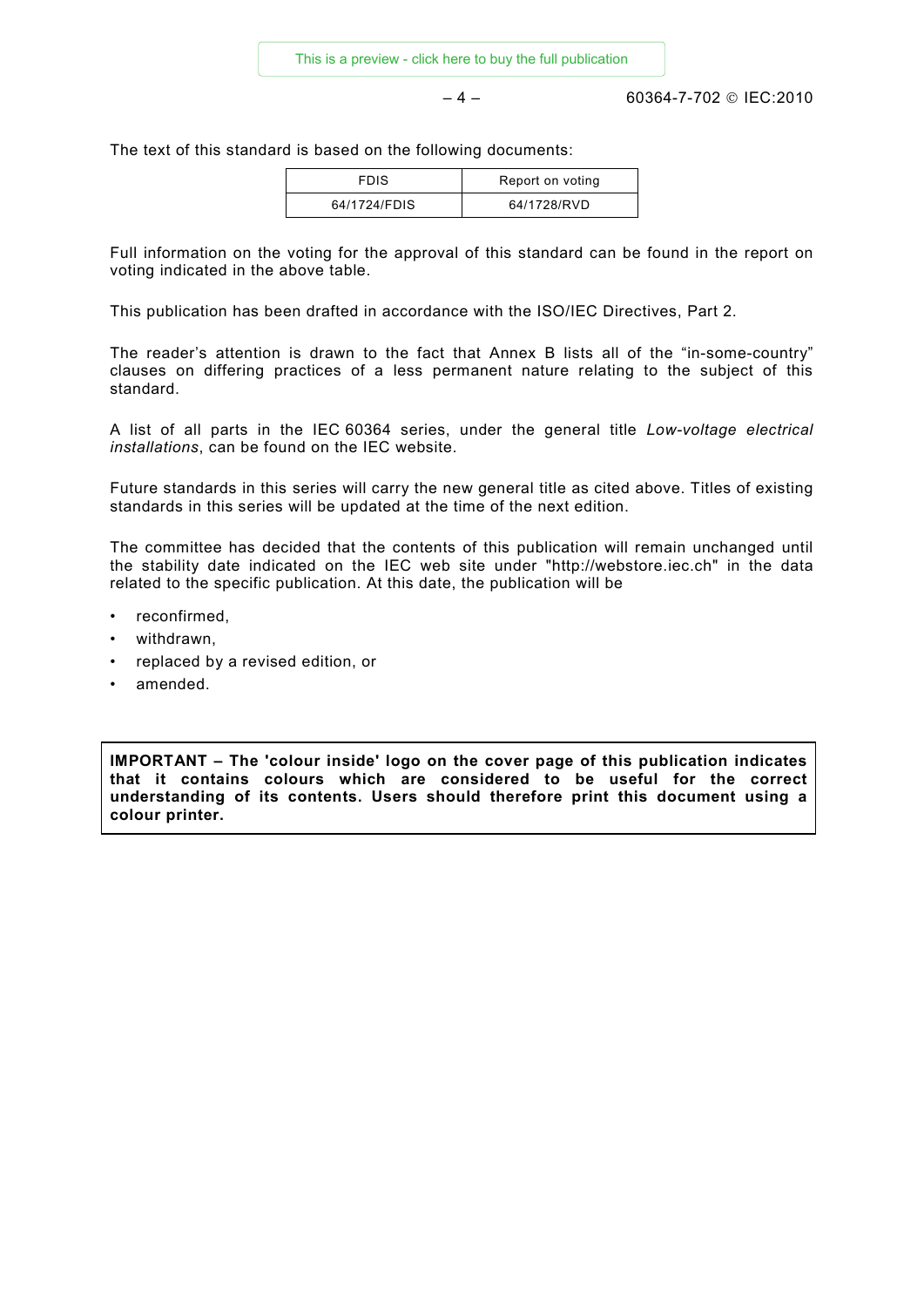<span id="page-4-0"></span>60364-7-702 © IEC:2010 – 5 –

 $\overline{\phantom{a}}$ 

## INTRODUCTION

The requirements of this part of IEC 60364 supplement, modify or replace certain of the general requirements contained in Parts 1 to 6 of IEC 60364.

The clause numbering appearing after 702 refers to the corresponding parts or clauses of IEC 60364, Parts 1 to 6<sup>1</sup>). Numbering of clauses does not, therefore, necessarily follow sequentially. Numbering of additional text is shown by the addition of ".101, etc". Numbering of figures and tables takes the number of this part followed by a sequential number. For annexes, the numbering of figures and tables takes the letter of the annex, the number of the part and a sequential number.

The absence of reference to a part or clause means that the general requirements contained in Parts 1 to 6 of IEC 60364 are applicable.

<sup>1)</sup> For historical reasons, IEC 60364-1:2005 numbering is as follows: 11 Scope; 12 Normative references; 20 Terms and definitions, etc.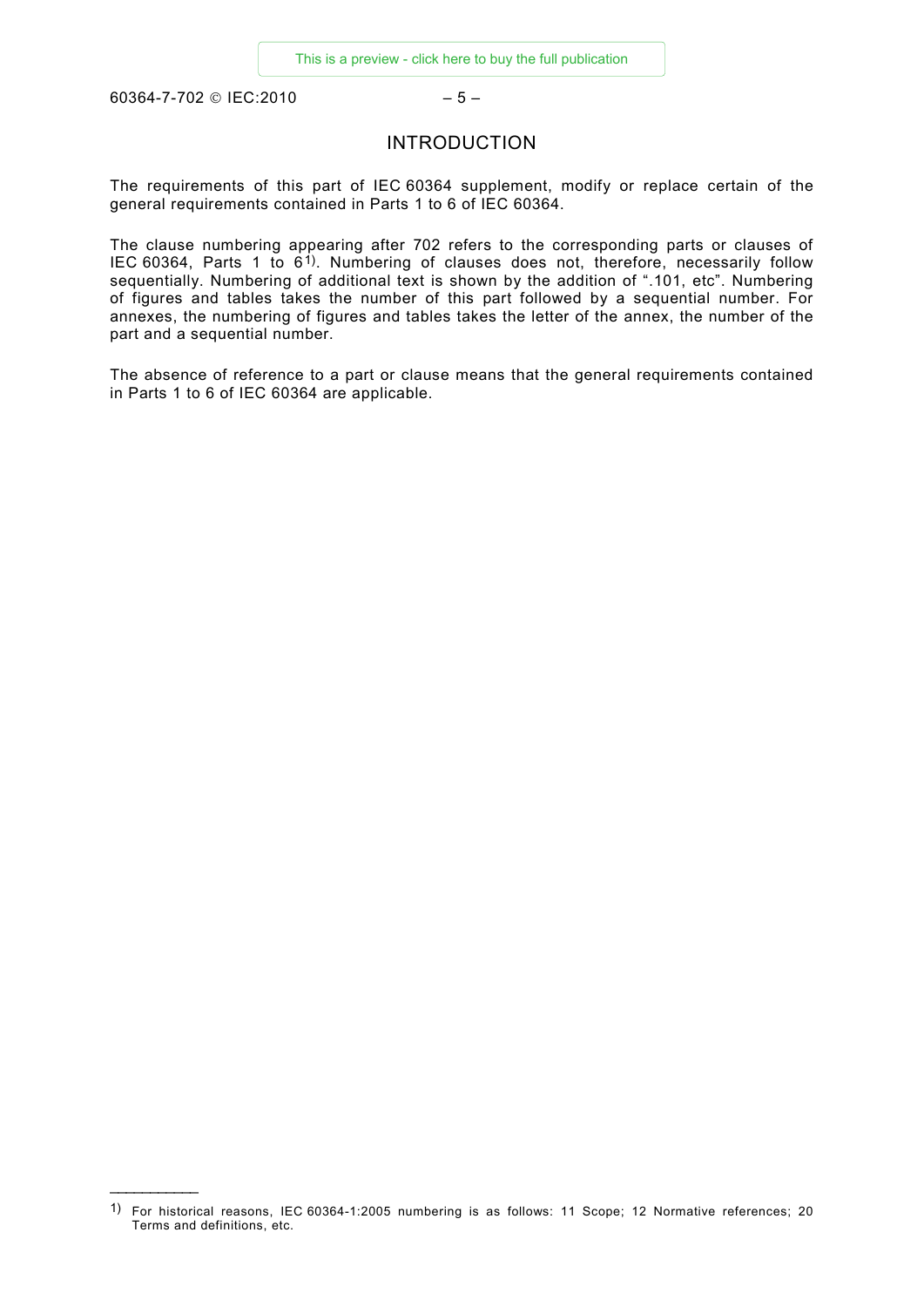## **LOW-VOLTAGE ELECTRICAL INSTALLATIONS –**

## <span id="page-5-0"></span>**Part 7-702: Requirements for special installations or locations – Swimming pools and fountains**

## **702 Swimming pools and fountains**

### **702.1 Scope**

The particular requirements of this part of IEC 60364 apply to electrical installations of:

- basins of swimming pools and paddling pools and their surrounding zones;
- areas in natural waters, lakes in gravel pits and coastal and similar areas, specially intended to be occupied by persons for swimming, paddling and similar purposes, and their surrounding zones. Such areas in natural waters, lakes in gravel pits and coastal and similar areas, are considered as swimming pools;
- basins of fountains and their surrounding zones.

NOTE In these areas, in normal use, the effect of an electric shock is increased by a reduction in body resistance and contact of the body with earth potential.

For swimming pools for medical use, special requirements may apply.

This standard does not cover the use of mobile equipment, e.g. pool cleaning equipment.

#### **702.2 Normative references**

The following referenced documents are indispensable for the application of this document. For dated references, only the edition cited applies. For undated references, the latest edition of the referenced document (including any amendments) applies.

IEC 60245 (all parts), *Rubber insulated cables – Rated voltages up to and including 450/750 V* 

IEC 60335-2-41, *Household and similar electrical appliances – Safety – Part 2-41: Particular requirements for pumps* 

IEC 60364-4-41:2005, *Low-voltage electrical installations – Part 4-41: Protection for safety – Protection against electric shock* 

IEC 60529:1989, *Degrees of protection provided by enclosures (IP Code)* 

IEC 60598-2-18, *Luminaires – Part 2: Particular requirements – Section 18: Luminaires for swimming pools and similar applications* 

IEC 61386-1, *Conduit systems for cable management – Part 1: General requirements*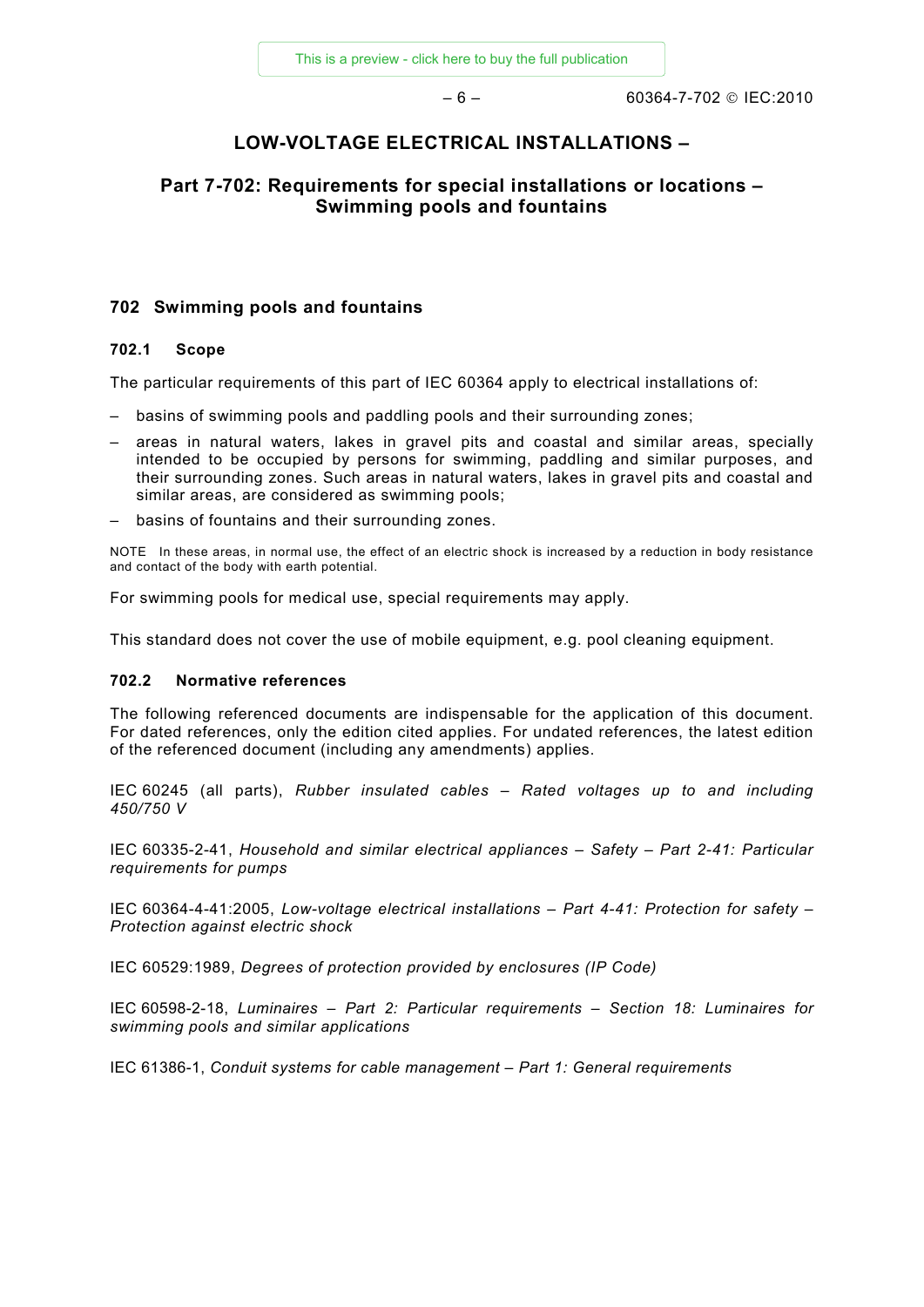– 24 – 60364-7-702 © CEI:2010

## SOMMAIRE

| 702 |       |                                                                                       |  |  |  |
|-----|-------|---------------------------------------------------------------------------------------|--|--|--|
|     | 702.1 |                                                                                       |  |  |  |
|     | 702.2 |                                                                                       |  |  |  |
|     | 702.3 |                                                                                       |  |  |  |
|     | 702.4 |                                                                                       |  |  |  |
|     | 702.5 |                                                                                       |  |  |  |
|     |       |                                                                                       |  |  |  |
|     |       |                                                                                       |  |  |  |
|     |       |                                                                                       |  |  |  |
|     |       | Figure A.702.1 - Dimensions des volumes pour piscines et pataugeoires (vue de côté)38 |  |  |  |
|     |       | Figure A.702.2 - Dimensions des volumes pour bassins au-dessus du sol (vue de         |  |  |  |
|     |       | Figure A.702.3 - Exemples de dimensions de volumes (vue de dessus) avec cloisons      |  |  |  |
|     |       | Figure A.702.4 – Exemple de détermination des volumes d'une fontaine (vue de côté)41  |  |  |  |
|     |       |                                                                                       |  |  |  |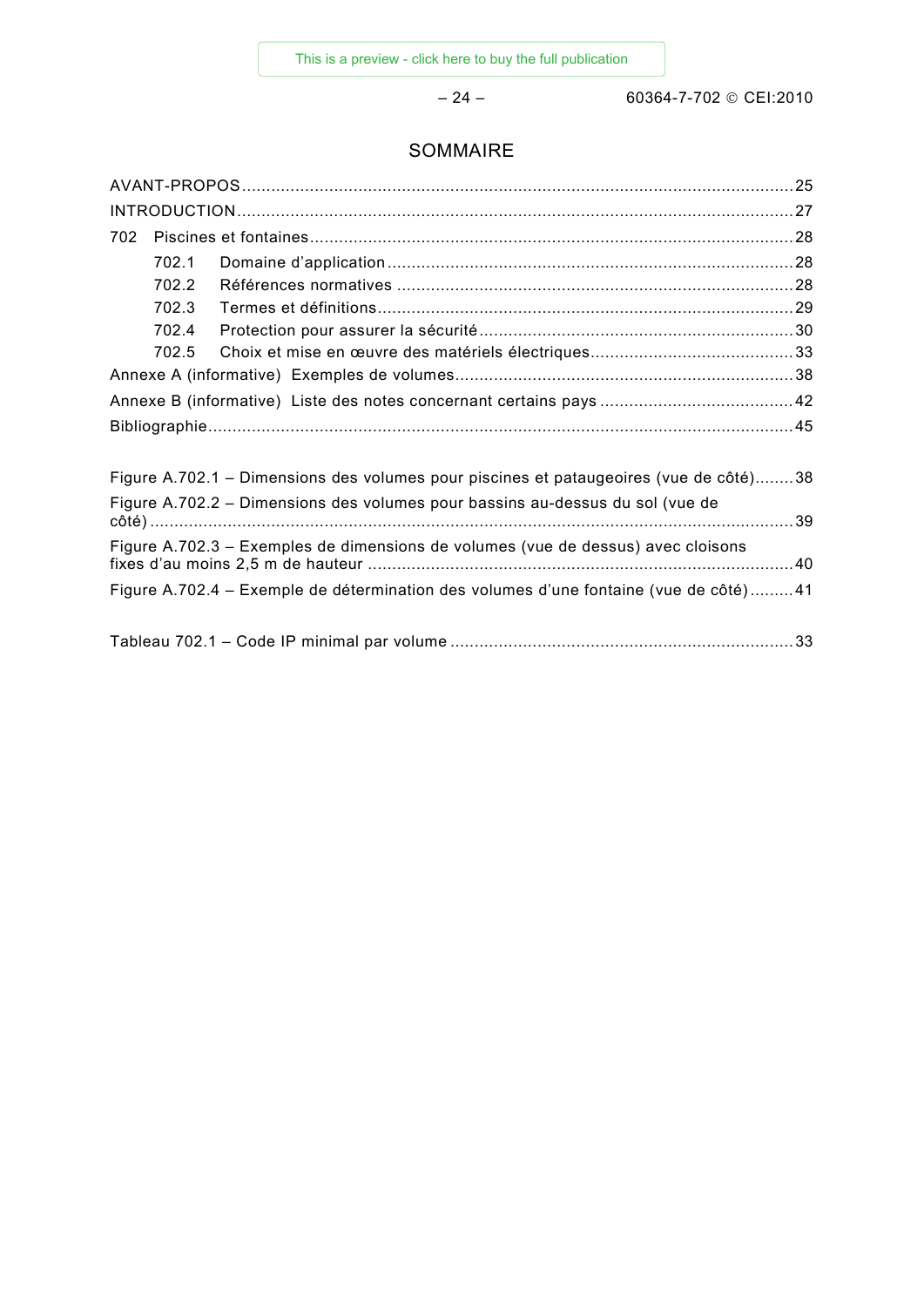<span id="page-7-0"></span> $60364 - 7 - 702 \odot CF12010$  – 25 –

## COMMISSION ÉLECTROTECHNIQUE INTERNATIONALE  $\frac{1}{2}$  ,  $\frac{1}{2}$  ,  $\frac{1}{2}$  ,  $\frac{1}{2}$  ,  $\frac{1}{2}$  ,  $\frac{1}{2}$

## **INSTALLATIONS ÉLECTRIQUES À BASSE TENSION –**

## **Partie 7-702: Exigences pour les installations ou emplacements spéciaux – Piscines et fontaines**

## AVANT-PROPOS

- 1) La Commission Electrotechnique Internationale (CEI) est une organisation mondiale de normalisation composée de l'ensemble des comités électrotechniques nationaux (Comités nationaux de la CEI). La CEI a pour objet de favoriser la coopération internationale pour toutes les questions de normalisation dans les domaines de l'électricité et de l'électronique. A cet effet, la CEI – entre autres activités – publie des Normes internationales, des Spécifications techniques, des Rapports techniques, des Spécifications accessibles au public (PAS) et des Guides (ci-après dénommés "Publication(s) de la CEI"). Leur élaboration est confiée à des comités d'études, aux travaux desquels tout Comité national intéressé par le sujet traité peut participer. Les organisations internationales, gouvernementales et non gouvernementales, en liaison avec la CEI, participent également aux travaux. La CEI collabore étroitement avec l'Organisation Internationale de Normalisation (ISO), selon des conditions fixées par accord entre les deux organisations.
- 2) Les décisions ou accords officiels de la CEI concernant les questions techniques représentent, dans la mesure du possible, un accord international sur les sujets étudiés, étant donné que les Comités nationaux de la CEI intéressés sont représentés dans chaque comité d'études.
- 3) Les Publications de la CEI se présentent sous la forme de recommandations internationales et sont agréées comme telles par les Comités nationaux de la CEI. Tous les efforts raisonnables sont entrepris afin que la CEI s'assure de l'exactitude du contenu technique de ses publications; la CEI ne peut pas être tenue responsable de l'éventuelle mauvaise utilisation ou interprétation qui en est faite par un quelconque utilisateur final.
- 4) Dans le but d'encourager l'uniformité internationale, les Comités nationaux de la CEI s'engagent, dans toute la mesure possible, à appliquer de façon transparente les Publications de la CEI dans leurs publications nationales et régionales. Toutes divergences entre toutes Publications de la CEI et toutes publications nationales ou régionales correspondantes doivent être indiquées en termes clairs dans ces dernières.
- 5) La CEI elle-même ne fournit aucune attestation de conformité. Des organismes de certification indépendants fournissent des services d'évaluation de conformité et, dans certains secteurs, accèdent aux marques de conformité de la CEI. La CEI n'est responsable d'aucun des services effectués par les organismes de certification indépendants.
- 6) Tous les utilisateurs doivent s'assurer qu'ils sont en possession de la dernière édition de cette publication.
- 7) Aucune responsabilité ne doit être imputée à la CEI, à ses administrateurs, employés, auxiliaires ou mandataires, y compris ses experts particuliers et les membres de ses comités d'études et des Comités nationaux de la CEI, pour tout préjudice causé en cas de dommages corporels et matériels, ou de tout autre dommage de quelque nature que ce soit, directe ou indirecte, ou pour supporter les coûts (y compris les frais de justice) et les dépenses découlant de la publication ou de l'utilisation de cette Publication de la CEI ou de toute autre Publication de la CEI, ou au crédit qui lui est accordé.
- 8) L'attention est attirée sur les références normatives citées dans cette publication. L'utilisation de publications référencées est obligatoire pour une application correcte de la présente publication.
- 9) L'attention est attirée sur le fait que certains des éléments de la présente Publication de la CEI peuvent faire l'objet de droits de propriété intellectuelle ou de droits analogues. La CEI ne saurait être tenue pour responsable de ne pas avoir identifié de tels droits de propriété et de ne pas avoir signalé leur existence.

La Norme internationale CEI 60364-7-702 a été établie par le comité d'études 64 de la CEI: Installations électriques et protection contre les chocs électriques.

Cette troisième édition annule et remplace la seconde édition publiée en 1997 et constitue une révision technique.

Les principales modifications par rapport à l'édition précédente sont les suivantes:

- le domaine d'application a été amélioré en y ajoutant les aires naturelles dans les eaux naturelles;
- la description des volumes a été améliorée;
- toutes les figures ont été mises à jour.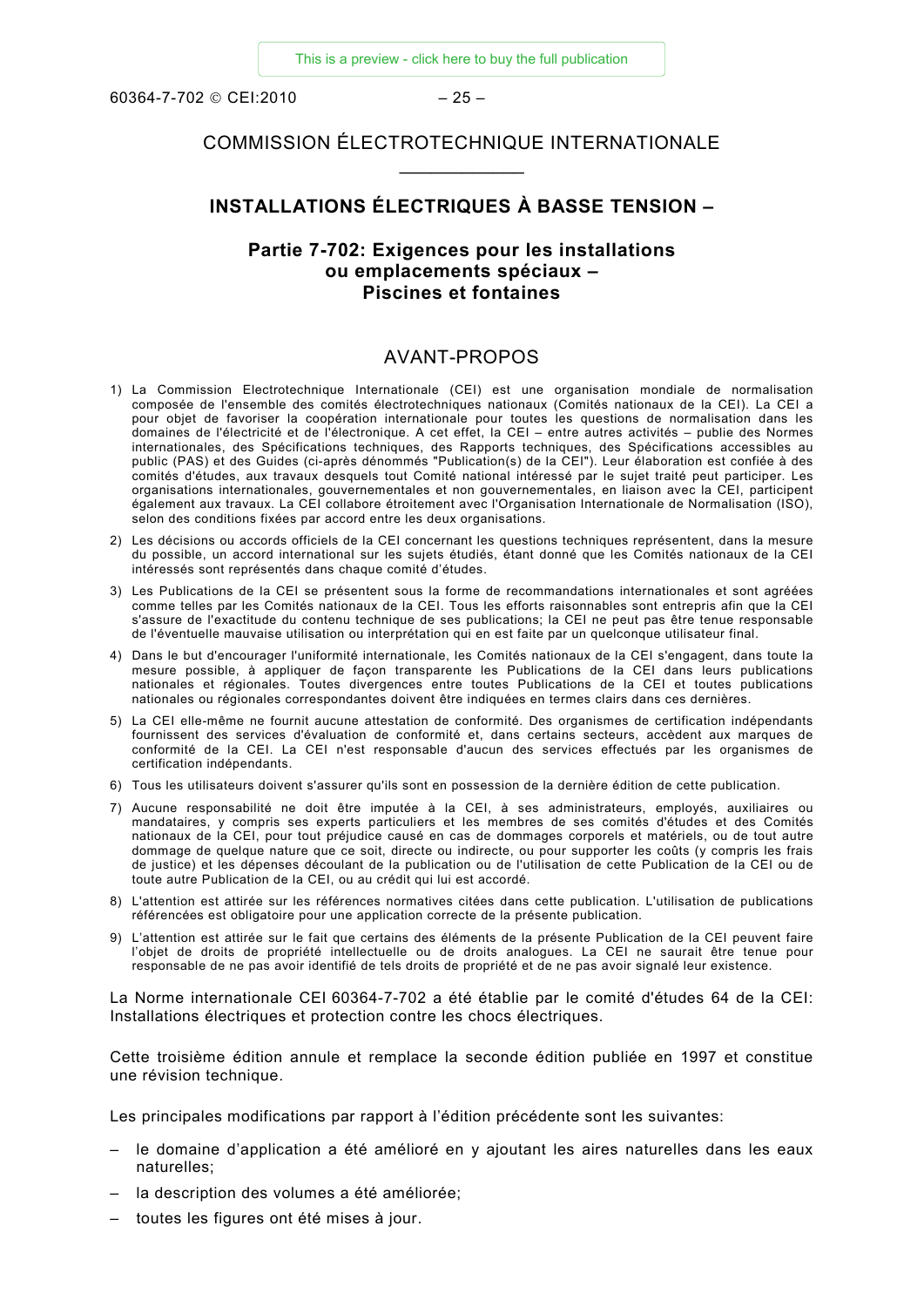$-26 - 60364 - 7 - 702 \odot CF12010$ 

Le texte de cette norme est issu des documents suivants:

| <b>FDIS</b>  | Rapport de vote |
|--------------|-----------------|
| 64/1724/FDIS | 64/1728/RVD     |

Le rapport de vote indiqué dans le tableau ci-dessus donne toute information sur le vote ayant abouti à l'approbation de cette norme.

Cette publication a été rédigée selon les Directives ISO/CEI, Partie 2.

L'attention du lecteur est attirée sur le fait que l'Annexe B donne une liste de tous les articles traitant des différences de pratiques à caractère moins permanent qui existent dans certains pays sur le sujet couvert par la présente norme.

Une liste de toutes les parties de la série CEI 60364, présentées sous le titre général *Installations électriques à basse tension*, peut être consultée sur le site web de la CEI.

Les futures normes de cette série porteront dorénavant le nouveau titre général cité cidessus. Le titre des normes existantes de la série sera mis à jour lors d'une prochaine édition.

Le comité a décidé que le contenu de cette publication ne sera pas modifié avant la date de stabilité indiquée sur le site web de la CEI sous "http://webstore.iec.ch" dans les données relatives à la publication recherchée. A cette date, la publication sera

- reconduite,
- supprimée,
- remplacée par une édition révisée, ou
- amendée.

**IMPORTANT – Le logo "colour inside" qui se trouve sur la page de couverture de cette publication indique qu'elle contient des couleurs qui sont considérées comme utiles à une bonne compréhension de son contenu. Les utilisateurs devraient, par conséquent, imprimer cette publication en utilisant une imprimante couleur.**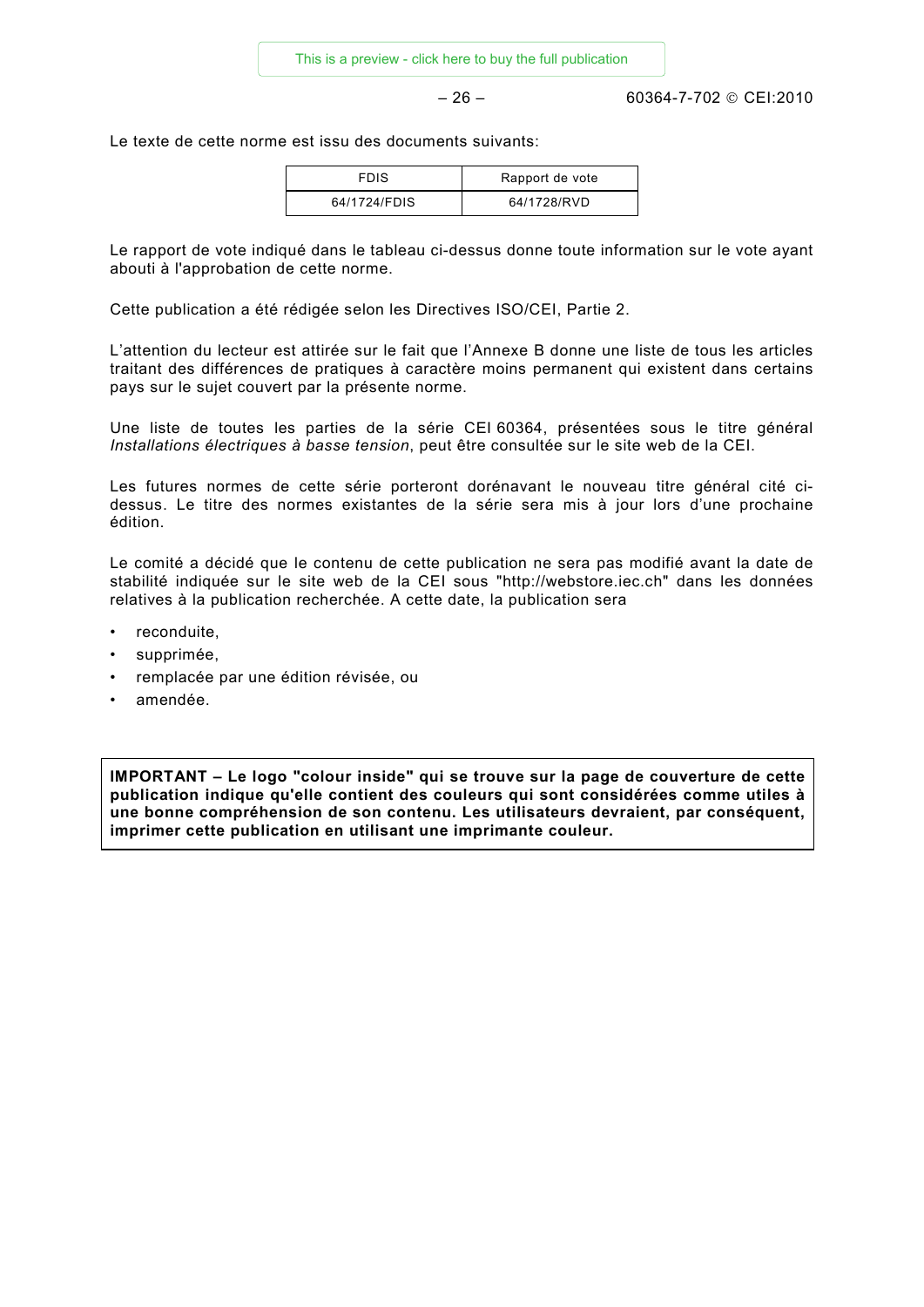<span id="page-9-0"></span>60364-7-702 © CEI:2010 – 27 –

—————————

$$
-27 -
$$

## INTRODUCTION

Les exigences de la présente partie de la CEI 60364 complètent, modifient ou remplacent certaines des exigences générales contenues dans les Parties 1 à 6 de la CEI 60364.

La numérotation des articles apparaissant après 702 indique les parties ou articles correspondant des Parties [1](#page-9-0) à 6<sup>1)</sup> de la CEI 60364. Par conséquent, la numérotation des articles n'est pas nécessairement chronologique. La numérotation du texte supplémentaire est illustrée par l'ajout de « 101 » etc. La numérotation des figures et des tableaux reprend le numéro de la présente partie suivi d'un chiffre dans l'ordre chronologique. La numérotation des figures et tableaux des annexes reprend la lettre de l'annexe, le numéro de la partie et un numéro séquentiel.

L'absence de référence à une partie ou à un article signifie que les exigences générales de la CEI 60364, Parties 1 à 6, sont applicables.

<sup>1)</sup> Pour des raisons historiques, la numérotation de la CEI 60364-1:2005 est la suivante: 11 Domaine d'application; 12 Références normatives; 20 Termes et définitions, etc.